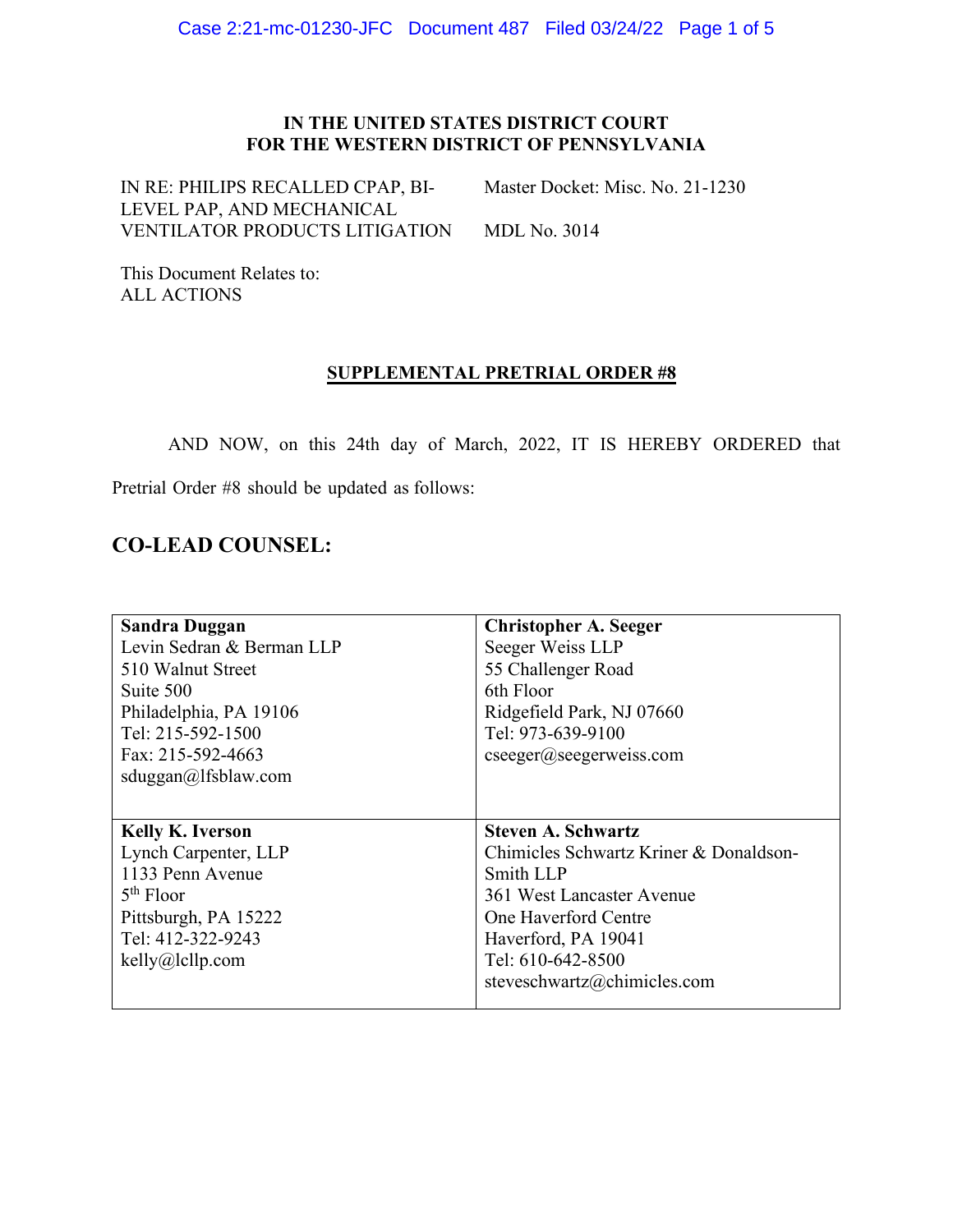# **PSC:**

| William M. Audet                                   | <b>Ron Anthony Austin</b>                    |
|----------------------------------------------------|----------------------------------------------|
| Audet & Partners, LLP                              | Ron Austin Law, LLC                          |
| 711 Van Ness Avenue                                | 400 Manhattan Boulevard                      |
| Suite 500                                          | Harvey, LA 70058                             |
| San Francisco, CA 94102                            | Tel: 504-227-8100                            |
| Tel: 415-568-2555                                  | Fax: 504-227-8122                            |
| Fax: 415-568-2556                                  | raustin@ronaustinlaw.com                     |
| waudet@audetlaw.com                                |                                              |
|                                                    |                                              |
| Michael J. Blakely, Jr.                            | Virginia Marie Buchanan                      |
| Pope McGlamry, P.C.                                | Levin, Papantonio, Rafferty, Proctor,        |
| 3391 Peachtree Road, NE                            | Buchanan, O'Brien, Barr & Mougey, P.A.       |
| Suite 300                                          | 316 S Baylen Street                          |
| Atlanta, GA 30326                                  | Suite 600                                    |
| Tel: 404-523-7706                                  | Pensacola, FL 32502                          |
| mjblakely@pmkm.com                                 | Tel: 850-435-7023                            |
|                                                    | Fax: 850-436-6023                            |
|                                                    | vbuchanan@levinlaw.com                       |
|                                                    |                                              |
| <b>Shanon J. Carson</b>                            | <b>Ruth Anne French-Hodson</b>               |
| Berger Montague PC                                 | Sharp Law, LLP                               |
| 1818 Market Street                                 | 4820 W. 75th Street                          |
| Suite 3600                                         | Prairie Village, KS 66208                    |
| Philadelphia, PA 19103                             | Tel: 913-901-0505                            |
| Tel: 215-875-4656                                  | Fax: 913-901-0419                            |
| Fax: 215-875-4604                                  | rafrenchhodson@midwest-law.com               |
| scarson@bm.net                                     |                                              |
| <b>Lauren S. Miller</b>                            | <b>Michael F. Ram</b>                        |
|                                                    | Morgan & Morgan Complex Litigation Group     |
| Hagens Berman Sobol Shapiro LLP<br>1301 2nd Avenue | 711 Van Ness Avenue                          |
| Suite 2000                                         | Suite 500                                    |
| Seattle, WA 98101                                  |                                              |
| Tel: 206-623-7292                                  | San Francisco, CA 94102<br>Tel: 415-358-6913 |
| laurenm@hbsslaw.com                                | Fax: 415-358-6293                            |
|                                                    | MRam@forthepeople.com                        |
|                                                    |                                              |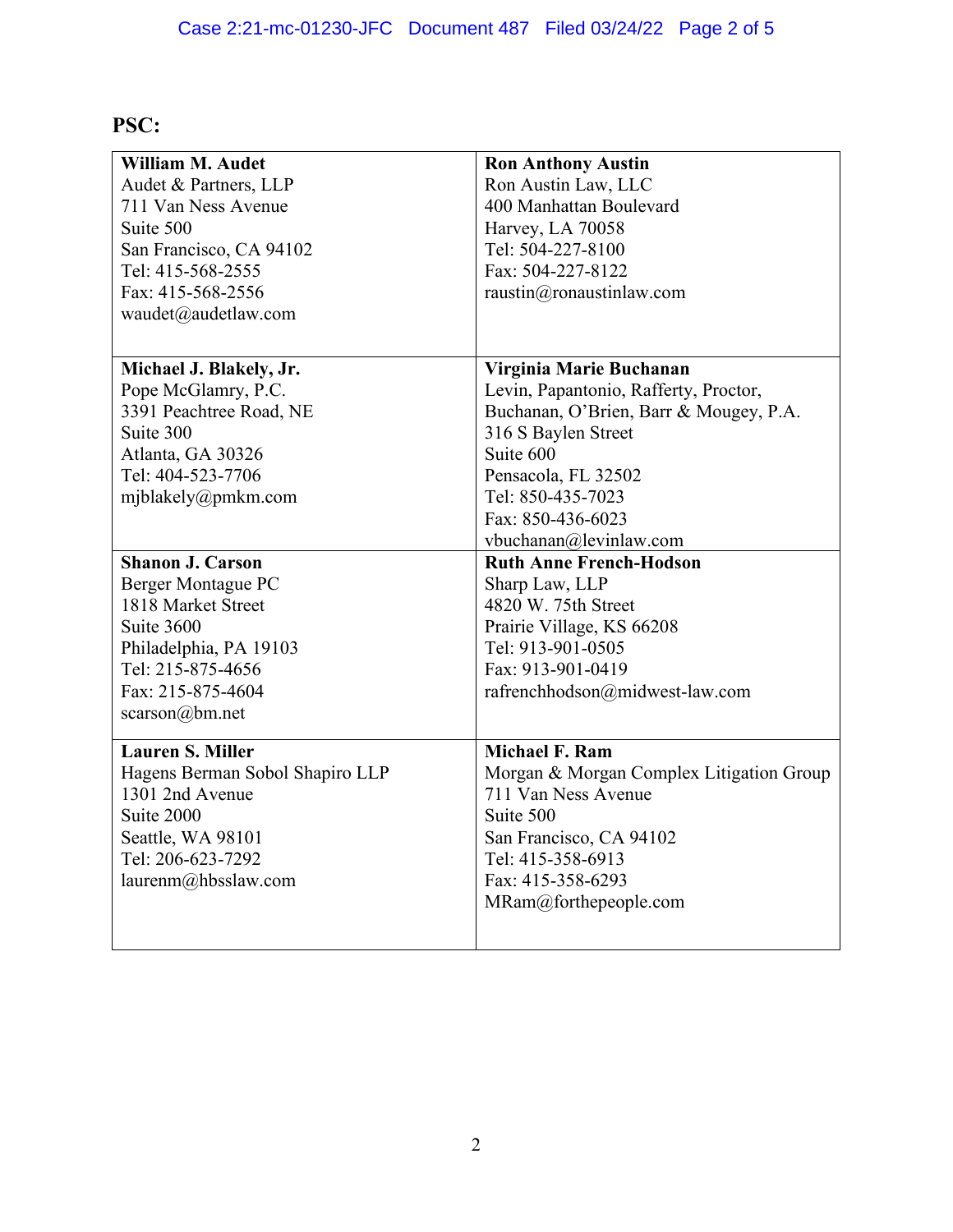| <b>Jason Rathod</b>     | <b>Joyce Chambers Reichard</b>          |
|-------------------------|-----------------------------------------|
| Migliaccio & Rathod LLP | Kelley & Ferraro, LLP                   |
| 412 H Street, NE        | Ernst & Young Tower                     |
| Suite 302               | 950 Main Avenue                         |
| Washington, DC 20002    | Suite 1300                              |
| Tel: 202-509-5951       | Cleveland, OH 44113                     |
| Fax: 202-800-2730       | Tel: 216-575-0777                       |
| jrathod@classlawdc.com  | Fax: 216-575-0799                       |
|                         | jreichard@kelley-ferraro.com            |
|                         |                                         |
| Dena C. Sharp           | <b>David S. Stellings</b>               |
| Girard Sharp LLP        | Lieff Cabraser Heimann & Bernstein, LLP |
| 601 California Street   | 250 Hudson Street                       |
| Suite 1400              | 8th Floor                               |
| San Francisco, CA 94108 | New York, NY 10013                      |
| Tel: 415-981-4800       | Tel: 212-355-9500                       |
| dsharp@girardsharp.com  | dstellings@lchb.com                     |

# **CO-LIAISON COUNSEL:**

| <b>D.</b> Aaron Rihn             | Peter St. Tienne Wolff             |
|----------------------------------|------------------------------------|
| Robert Peirce & Associates, P.C. | Pietragallo Gordon Alfano Bosick & |
| 707 Grant Street                 | Raspanti, LLP                      |
| Suite 125                        | One Oxford Centre                  |
| Pittsburgh, PA 15219             | 38th Floor                         |
| Tel: 412-281-7229                | Pittsburgh, PA 15219               |
| Fax: 412-281-4229                | Tel: 412-263-2000                  |
| $arihn(\omega)$ peircelaw.com    | Fax: 412-263-2001                  |
|                                  | psw@pietragallo.com                |

## **SETTLEMENT COMMITTEE:**

| Roberta D Liebenberg-Chair     | Lisa Ann Gorshe-Vice Chair |
|--------------------------------|----------------------------|
| Fine, Kaplan and Black, R.P.C. | Johnson Becker, PLLC       |
| One South Broad Street         | 444 Cedar Street           |
| 23rd Floor                     | Suite 1800                 |
| Philadelphia, PA 19107         | Saint Paul, MN 55101       |
| Tel: 215-567-6565              | Tel: 612-436-1852          |
| Fax: 215-568-5872              | Fax: 612-436-1801          |
| rliebenberg@finekaplan.com     | lgorshe@johnsonbecker.com  |
|                                |                            |
|                                |                            |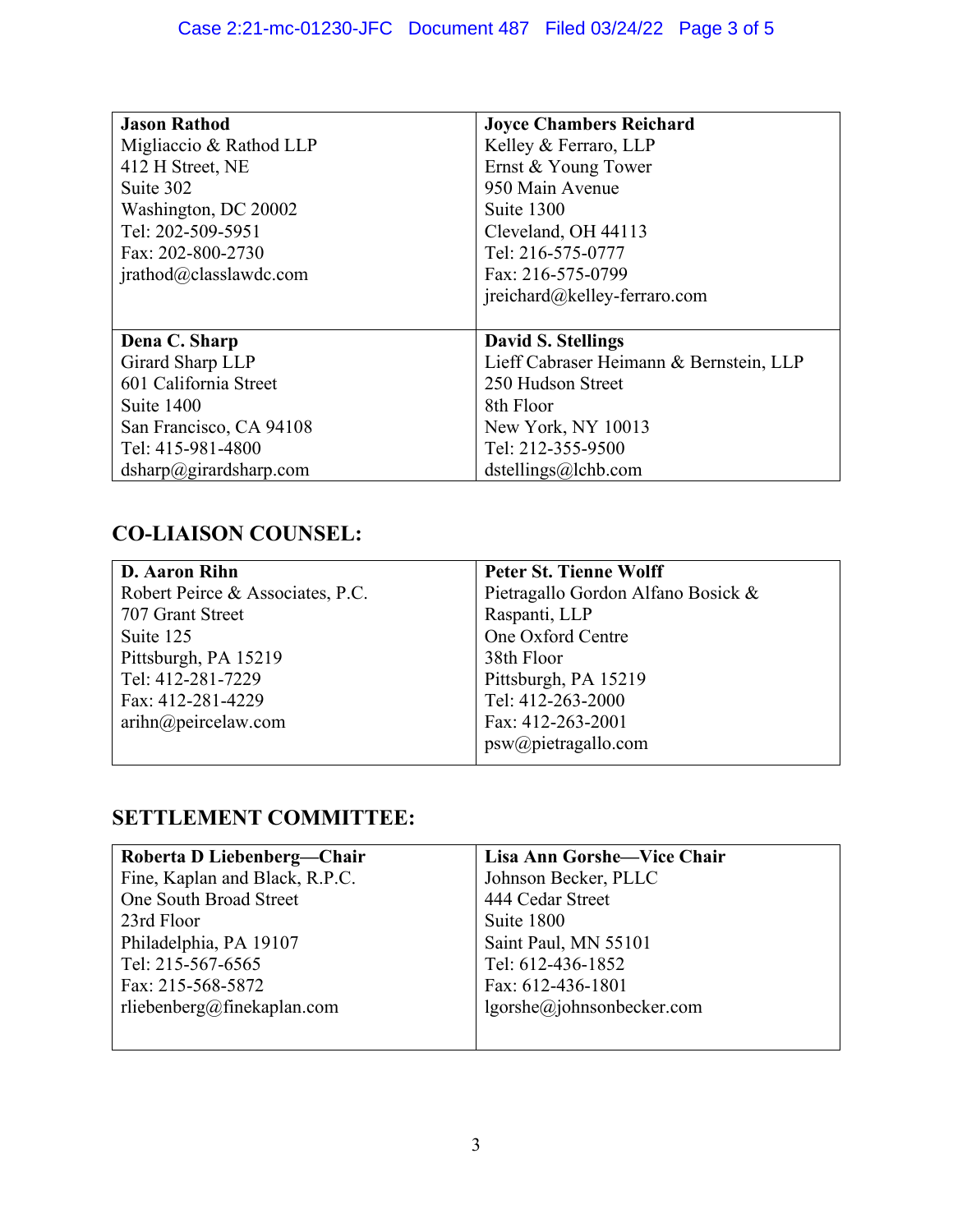| Arthur H. Stroyd, Jr.—Vice Chair |  |
|----------------------------------|--|
| Del Sole Cavanaugh Stroyd LLC    |  |
| 3 PPG Place                      |  |
| Suite 600                        |  |
| Pittsburgh, PA 15222             |  |
| Tel: 412-261-2172                |  |
| Fax: 412-261-2110                |  |
| astroyd@dscslaw.com              |  |
|                                  |  |
|                                  |  |

### **LEADERSHIP DEVELOPMENT COMMITTEE:**

| <b>Miriam Fresco Agrait</b>            | <b>Kristina Anderson</b>   |
|----------------------------------------|----------------------------|
| Rubenstein Law, P.A.                   | Hensley Legal Group, PC    |
| 9130 S. Dadeland Boulevard             | 117 E. Washington Street   |
| Suite PH                               | Suite 200                  |
| Miami, FL 33156                        | Indianapolis, IN 46204     |
| Tel: 305-661-6000                      | Tel: 317-472-3333          |
| Fax: 305-670-7555                      | kanderson@hensleylegal.com |
| mfagrait@rubensteinlaw.com             |                            |
|                                        |                            |
| <b>Claire E. Kreider</b>               | <b>Ava Cavaco</b>          |
| Gainsburgh, Benjamin, David, Meunier & | Meshbesher & Spence        |
| Warshauer, LLC                         | 1616 Park Avenue           |
| 2800 Energy Centre                     | Minneapolis, MN 55404      |
| 1100 Poydras Street                    | Tel: 612-339-9121          |
| New Orleans, LA 70163                  | Fax: 612-339-9188          |
| Tel: 504-522-2304                      | acavaco@meshbesher.com     |
| ckreider@gainsben.com                  |                            |
|                                        |                            |
| <b>Syreeta Defrance-Poindexter</b>     | <b>Ashley B. DiLiberto</b> |
| Babin Law, LLC                         | Messa & Associates, P.C.   |
| 22 E. Gay Street                       | 123 S. 22nd Street         |
| Suite 200                              | Philadelphia, PA 19103     |
| Columbus OH 43215                      | Tel: 215-568-3500          |
| Tel.: 614-761-8800                     | Fax: 215-568-3501          |
| Fax: 614-706-1775                      | adiliberto@messalaw.com    |
| syreeta.poindexter@babinlaws.com       |                            |
|                                        |                            |